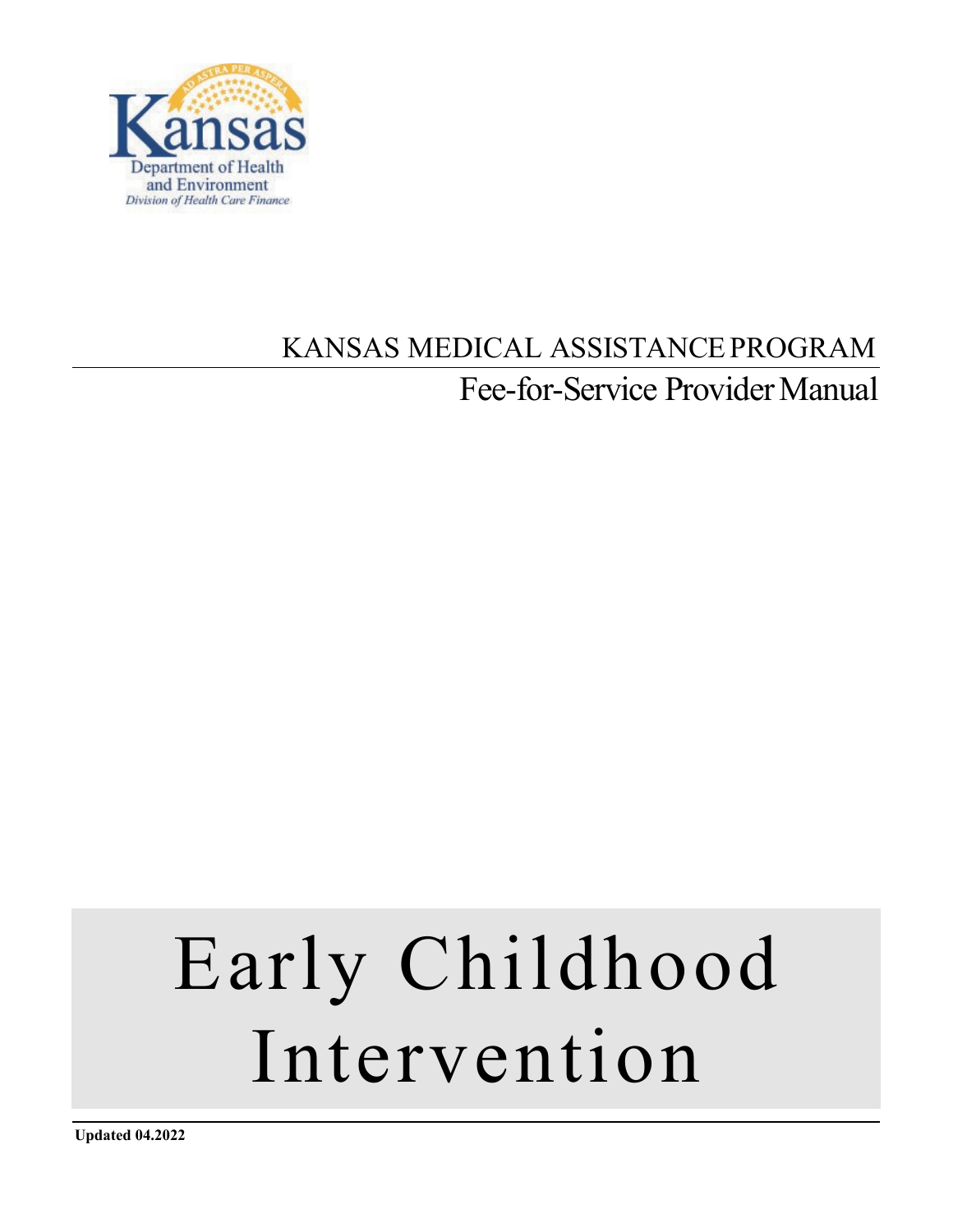#### **PART II**

#### **EARLY CHILDHOOD INTERVENTION FEE-FOR-SERVICE PROVIDER MANUAL**

#### **Introduction**

| <b>Section</b> | <b>BILLING INSTRUCTIONS</b>                                                                   | Page    |
|----------------|-----------------------------------------------------------------------------------------------|---------|
| 7000           |                                                                                               | $7 - 1$ |
|                | <b>BENEFITS AND LIMITATIONS</b>                                                               |         |
| 8100           |                                                                                               | $8-1$   |
| 8300           |                                                                                               | $8-2$   |
| 8400           |                                                                                               | $8 - 3$ |
| Appendix       |                                                                                               | $A-1$   |
| <b>FORMS</b>   | All forms pertaining to this provider manual can be found on the <i>public</i> website and on |         |

the **secure** website under Pricing and Limitations. **DISCLAIMER:** This manual and all related materials are for the traditional Medicaid fee-for-service

program only. For provider resources available through the KanCare managed care organizations, reference the [KanCare](http://www.kancare.ks.gov/) website. Contact the specific health plan for managed care assistance.

*CPT® codes, descriptors, and other data only are copyright 2022 American Medical Association (or such other date of publication of CPT). All rights reserved. Applicable FARS/DFARS apply. Information is available on the [American Medical Association](http://www.ama-assn.org/) website.*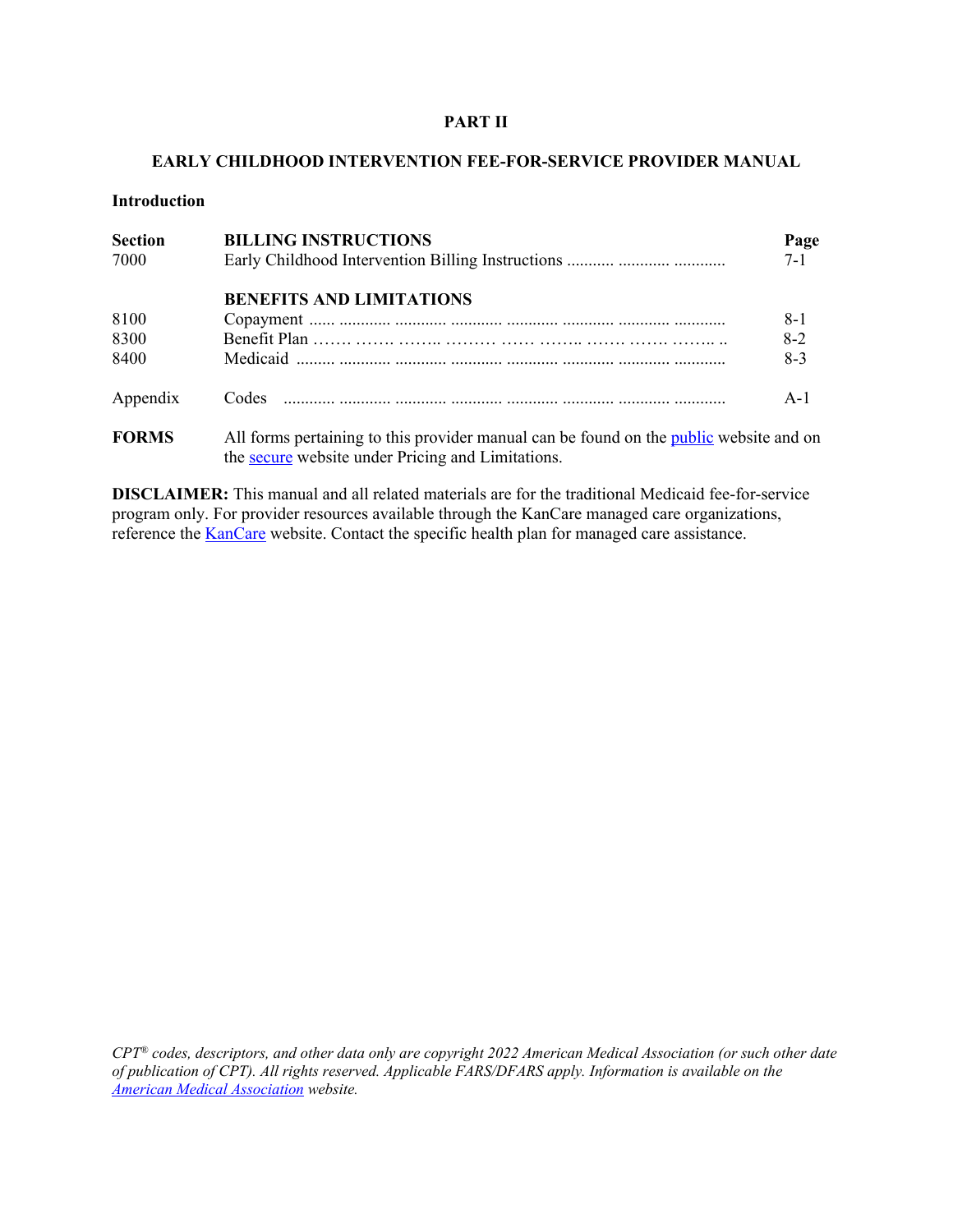#### **PART II**

# **EARLY CHILDHOOD INTERVENTION FEE-FOR-SERVICE PROVIDER MANUAL**

# **Updated 01/18**

This is the provider specific section of the manual. This section (Part II) was designed to provide information and instructions specific to Early Childhood Intervention (ECI) providers. It is divided into three subsections: Billing Instructions, Benefits and Limitations, and Appendix.

The **Billing Instructions** subsection explains the method of billing applicable to ECI services.

The **Benefits and Limitations** subsection defines specific aspects of the scope of ECI services allowed within Kansas Medical Assistance Program (KMAP).

The **Appendix** subsection contains information concerning codes. The appendix was developed to make finding and using codes easier for the biller.

#### **Access to Records**

Kansas Regulation K.A.R. 30-5-59 requires providers to maintain and furnish records to KMAP upon request. The provider agrees to furnish records and original radiographs and other diagnostic images which may be requested during routine reviews of services rendered and payments claimed for KMAP consumers. If the required records are retained on machine readable media, a hard copy of the records must be made available.

The provider agrees to provide the same forms of access to records to the Medicaid Fraud and Abuse Division of the Kansas Attorney General's Office upon request from such office as required by K.S.A. 21-3853 and amendments thereto.

#### **Confidentiality & HIPAA Compliance**

Providers shall follow all applicable state and federal laws and regulations related to confidentiality as part of the Health Insurance Portability and Accountability Act (HIPAA) in accordance with section 45 of the code of regulations parts 160 and 164.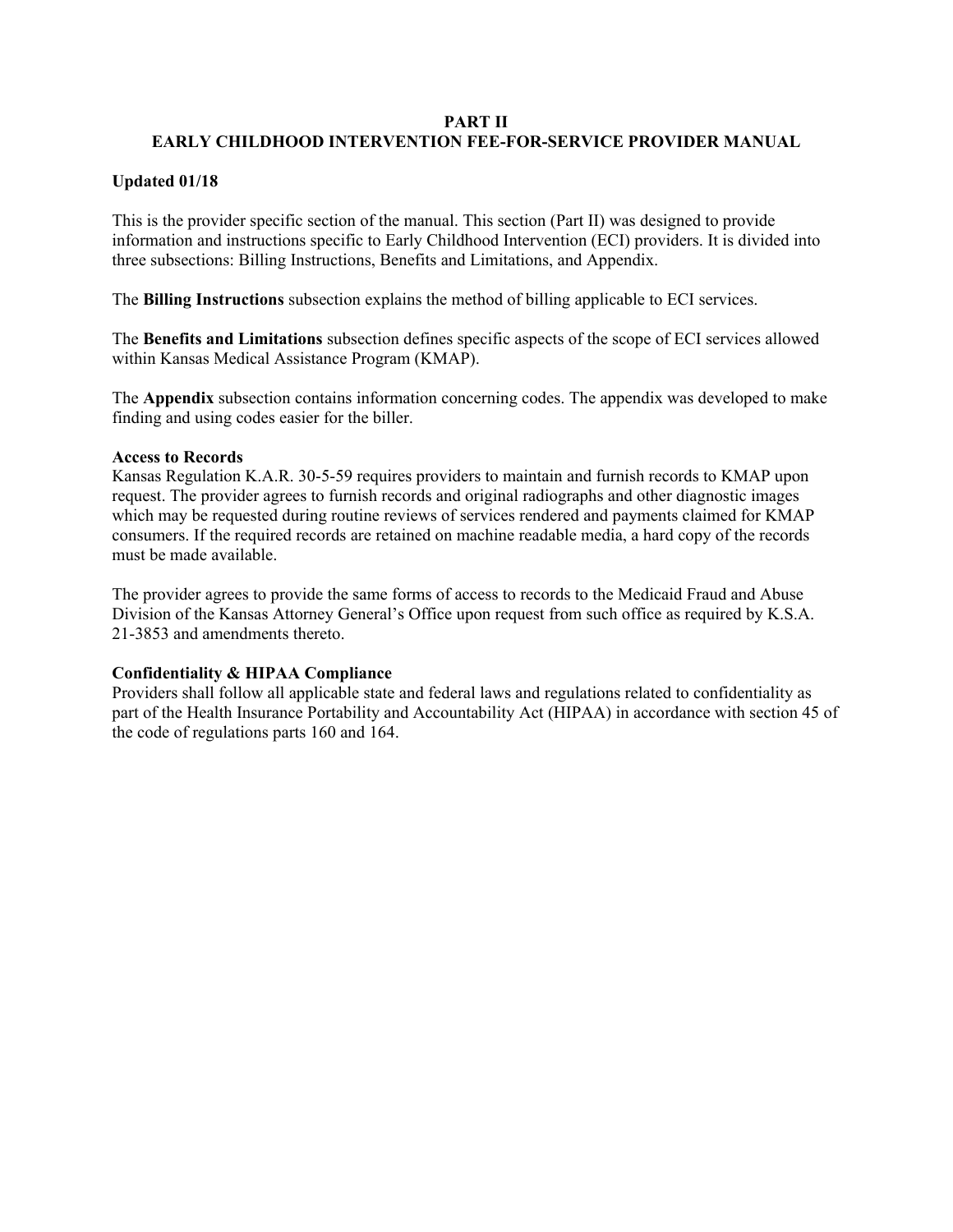#### **BILLING INSTRUCTIONS**

#### **7000. EARLY CHILDHOOD INTERVENTION BILLING INSTRUCTIONS Updated 01/18**

#### **Introduction to the CMS 1500 Claim Form**

Early childhood intervention providers must use the CMS 1500 paper or equivalent electronic claim form when requesting payment for medical services and supplies provided under KMAP. Claims can be submitted on the KMAP secure website, through Provider Electronic Solutions (PES), or by paper. When a paper form is required, it must be submitted on an original, red claim form and completed as indicated.

An example of the CMS 1500 Claim Form and instructions are available on the [public](https://portal.kmap-state-ks.us/PublicPage/ProviderPricing/ProviderPublications#prvForms) and the [secure](https://portal.kmap-state-ks.us/Home/Index) websites under the Publications tab on the [Forms page](https://www.kmap-state-ks.us/Public/forms.asp) under the Claims (Sample Forms and Instructions) heading.

The Kansas MMIS will be using electronic imaging and optical character recognition (OCR) equipment. Therefore, information will not be recognized if not submitted in the correct fields as instructed.

Any of the following billing errors may cause a CMS 1500 Claim Form to deny or be sent back to the provider:

- Sending a KanCare paper claim to KMAP.
- Sending a CMS 1500 claim form carbon copy.
- Using a PO Box in the Service Facility Location Information field.

The fiscal agent does not furnish the CMS 1500 Claim Form to providers.

#### **Submission of Claim**

Send completed claim and any necessary attachments to: Office of the Fiscal Agent PO Box 3571 Topeka, Kansas 66601-3571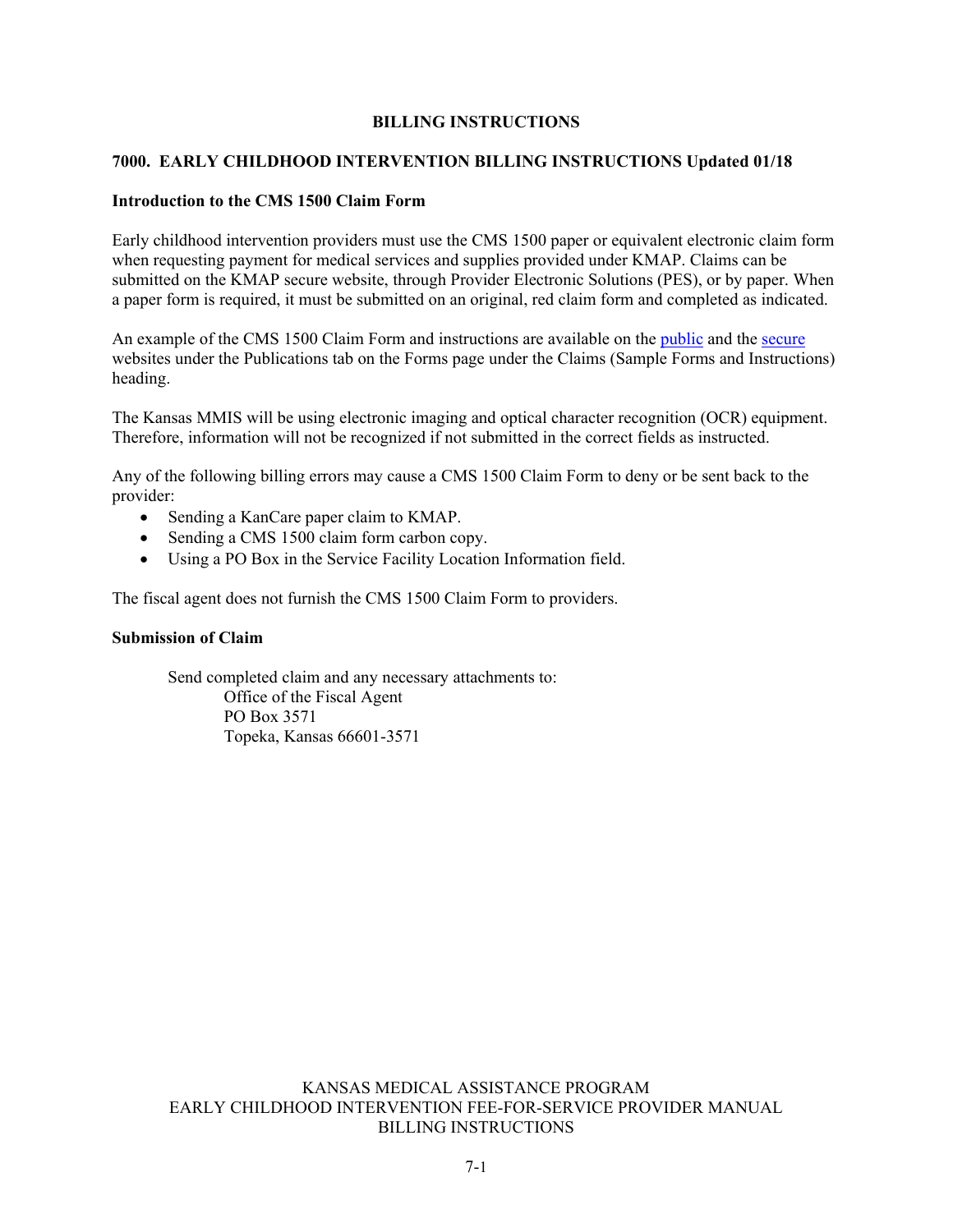# **BENEFITS AND LIMITATIONS**

# **8100. COPAYMENT Updated 01/18**

ECI services are exempt from copayment requirements.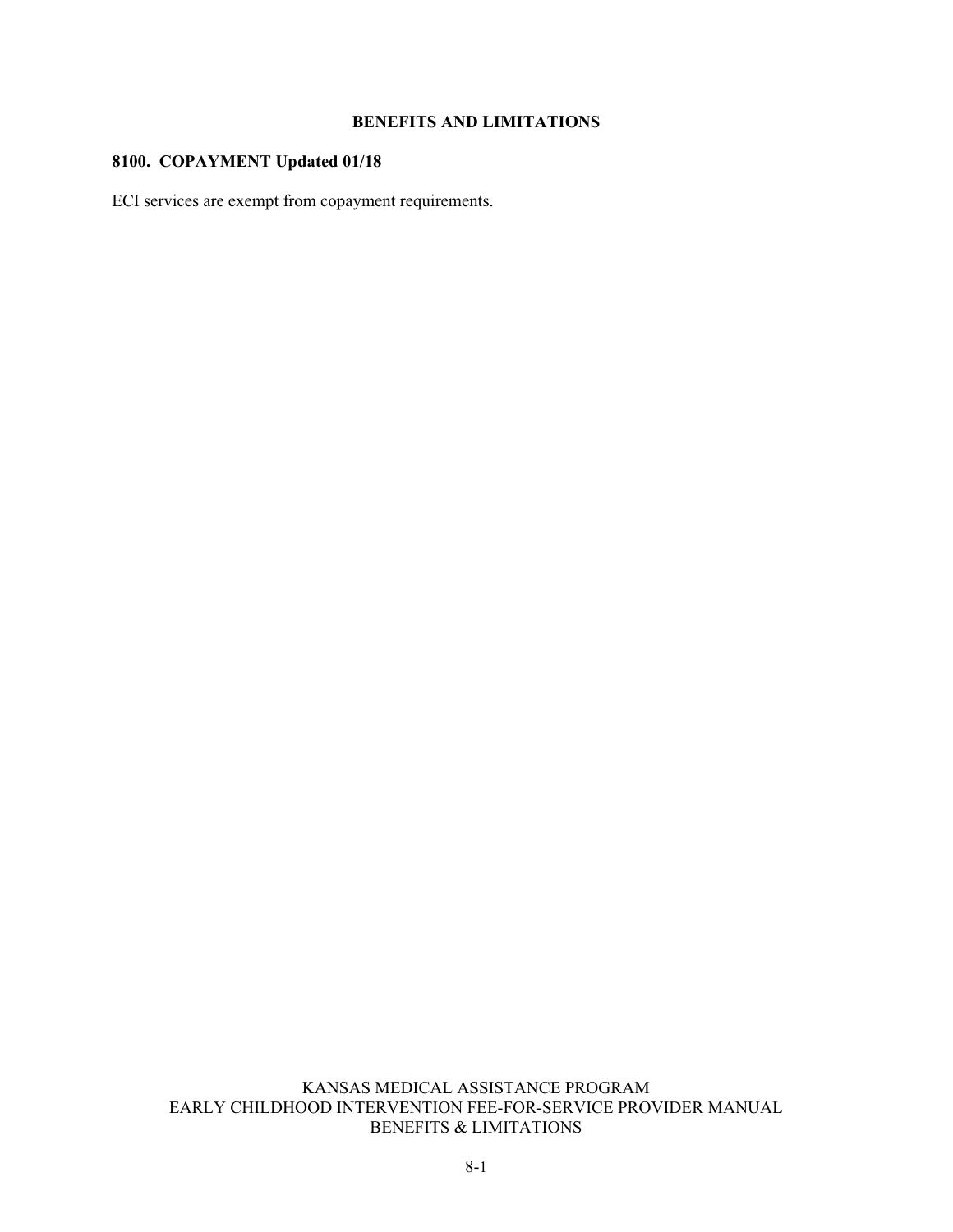# **BENEFITS AND LIMITATIONS**

#### **8300. BENEFIT PLAN Updated 01/18**

KMAP members will be assigned to one or more benefit plans. These benefit plans entitle the member to certain services. If there are questions about service coverage for a given benefit plan, refer to **Section 2000** of the *General Benefits Fee-for-Service Provider Manual* for information on eligibility verification.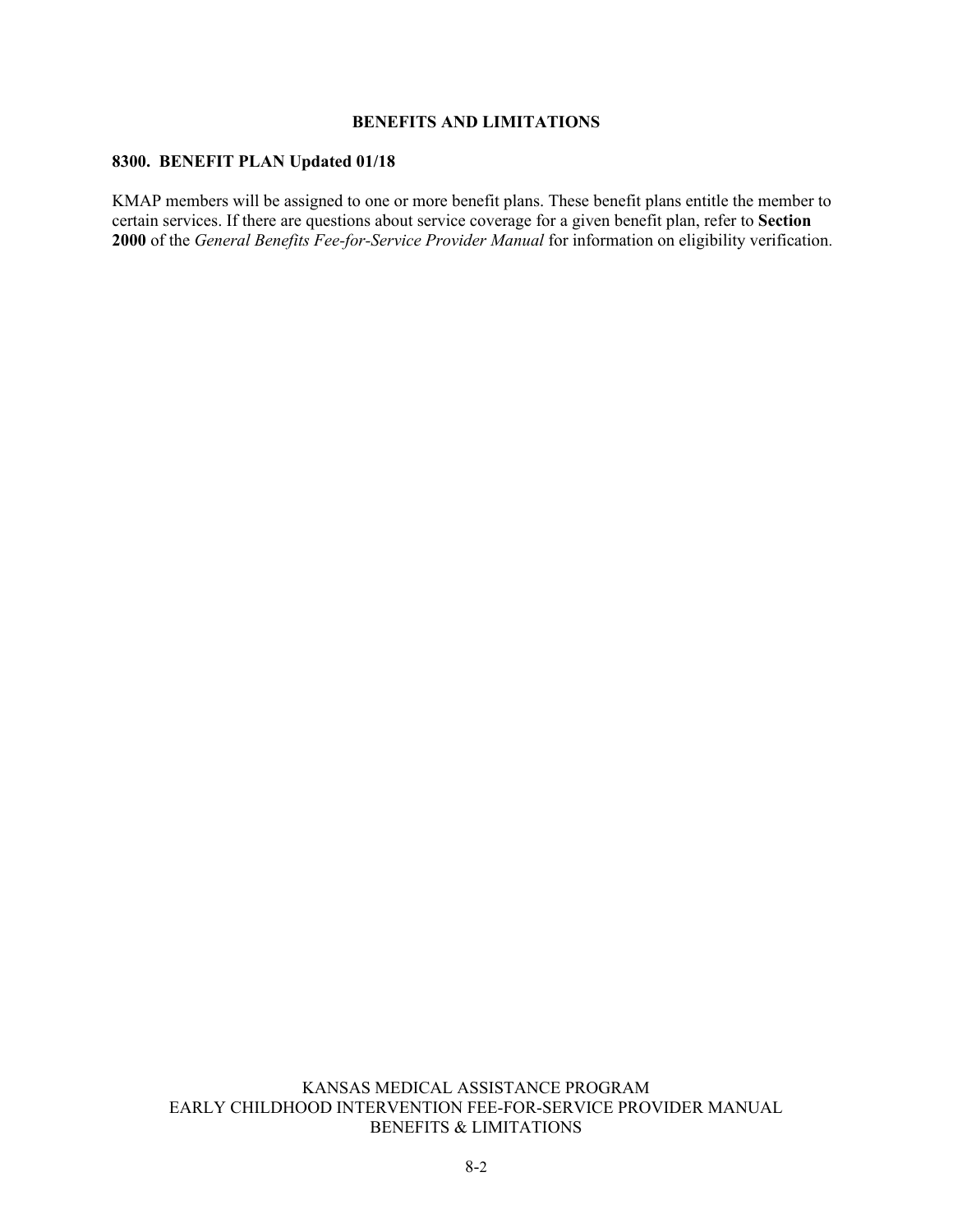#### **BENEFITS AND LIMITATIONS**

#### **8400. MEDICAID Updated 10/21**

The ECI (also known as Part C) program provides early intervention services to children from birth to three years of age who meet one of the developmental delay eligibility categories. Part C (formerly Part H) is part of the Individuals with Disabilities Education Act (IDEA).

To enroll as a provider of ECI, you must be a local early intervention program designated by the Kansas Department of Health and Environment (KDHE) or submit a document signed by the local early intervention program certifying that you are a Part C provider and meet the federal requirements to provide services. All Part C providers must follow the Primary Services Provider Coaching Model that is fully detailed in the State Part C Procedure Manual. Therefore, Medicaid billing will coincide with the services provided in the Primary Services Provider Coaching Model as outlined in the State Part C Procedure Manual.

Certain codes listed in the appendix are "FFP only" (just the federal share). On a quarterly basis, KDHE Division of Health Care Finance (DHCF) sends to KDHE Bureau of Family Health (BFH) a certified match certification letter and a copy of the MMIS certification report. This report documents, in summary form, the dollar amounts of the claims paid to the provider during the previous quarter. The report shows the federal amount actually received by the provider and the required contribution of state match funds. KDHE-BFH completes the certification letter and returns it to KDHE-DHCF.

ECI services do not require a referral from the child's managed care provider (PCCM or HMO); however, a physician-selected ICD diagnosis code must identify the specific condition for which the member is receiving services (i.e. a diagnosis of mental retardation is inappropriate to use when billing for audiological services).

Therapy codes may be billed only for individuals with a physician treatment plan, an individualized education plan (IEP), or an individualized family service plan (IFSP) (refer to Appendix I). A physician's order is required for physical, speech, occupational, and other therapies. A physician's order is not required for initial evaluations to determine eligibility.

Services must be medically necessary and may be habilitative or rehabilitative for maximum reduction of disability to the best possible functional level.

Therapy is covered for any birth defects/developmental delays only when approved and provided by an ECI, Head Start, or Local Education Agency (LEA) program. Therapy of this type is covered only for participants aged 0 to under the age of 21. Services which are educationally necessary but not medically necessary are not covered.

Therapy codes must be billed as one unit equals one visit unless the description of the code specifies the unit.

Documentation of all services performed is required and must include:

- Date, time, and description of each service delivered and by who (name, designation of profession or paraprofession)
- Assessment and response to intervention/service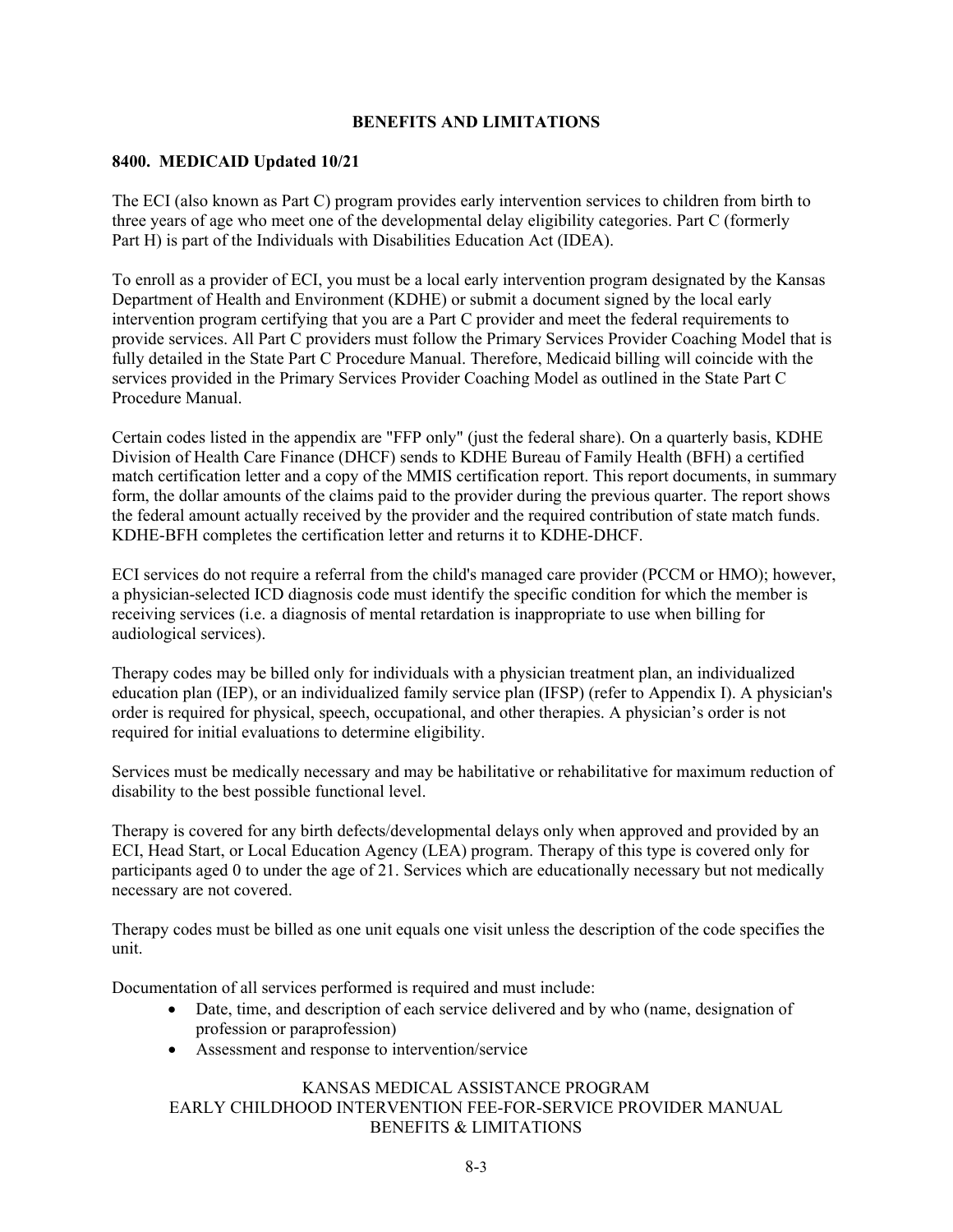#### **8400. MEDICAID Updated 10/21**

• Progress toward achieving individualized long- and short-term goals

Co-treatment consists of more than one professional providing treatment at the same time. Therapists or therapist assistants working together as a "team" to treat one or more individuals **cannot** bill separately for the same or different services provided at the same time to the same individual. For cotreatments, only one *CPT* code may be billed per session (untimed *CPT* codes) or per unit (timed *CPT* codes). Either one therapist can bill for the entire service, or the therapists can divide the service units (if applicable) where an occupational and physical therapist (timed *CPT* code) both provide services to one individual at the same time. Only one discipline per session may be billed where an SLP (untimed *CPT* code) and an occupational or physical therapist (timed *CPT* code) both provide services to one individual at the same time.

However, Family Service Coordination (T1017) and Developmental Intervention Services (T1027) provided by a different provider at the same patient interaction are allowed to be billed. For example, if two providers conduct a joint visit and the Primary Service Provider is providing the family with information, skills and support related to enhancing the skill development of the child (Developmental Intervention Services T1027) and the Secondary Service Provider is providing a therapy service (timed CPT) code at the same time, both can be billed during the same service time.

The Kansas Medicaid Fraud Control Act, K.S.A. 2004 Supp. 21-3844 to 21-3855, requires that providers keep records for five years from the date of payment or, if the claim does not pay, the date when the provider submitted the claim:

"Upon submitting a claim for or upon receiving payment for goods, services, items, facilities, or accommodations under the Medicaid program, a person shall maintain adequate records for five years after the date on which payment was received, if payment was received, or for five years after the date on which the claim was submitted, if the payment was not received" (K.S.A. 21-3848).

Services provided by ECI providers to children eligible for Part C of the IDEA are by law at no cost to the family. Because the services are provided at no charge to the family, most insurance companies consider these services not covered by their policies. Therefore, KDHE does not require ECI providers to seek payment from private insurance companies to be eligible to receive Medicaid reimbursement. Similarly, KDHE will not seek reimbursement from the insurance companies.

However, KDHE does require all Medicaid providers to report insurance resources of which they become aware. This reporting assists KDHE in billing for other services which the other insurance company does cover, such as hospitalization.

This policy does not prevent ECI providers from billing and collecting from insurance companies which do cover these services. If a provider anticipates that an insurance company will cover the services and the parents give the provider permission to bill the insurance, this private resource should be accessed prior to accessing taxpayer-funded Medicaid.

#### **TELEMEDICINE**

Provisions in the Kansas Telemedicine Act allow speech-language pathologists and audiologists licensed by the Kansas Department for Aging and Disability Services (KDADS) to provide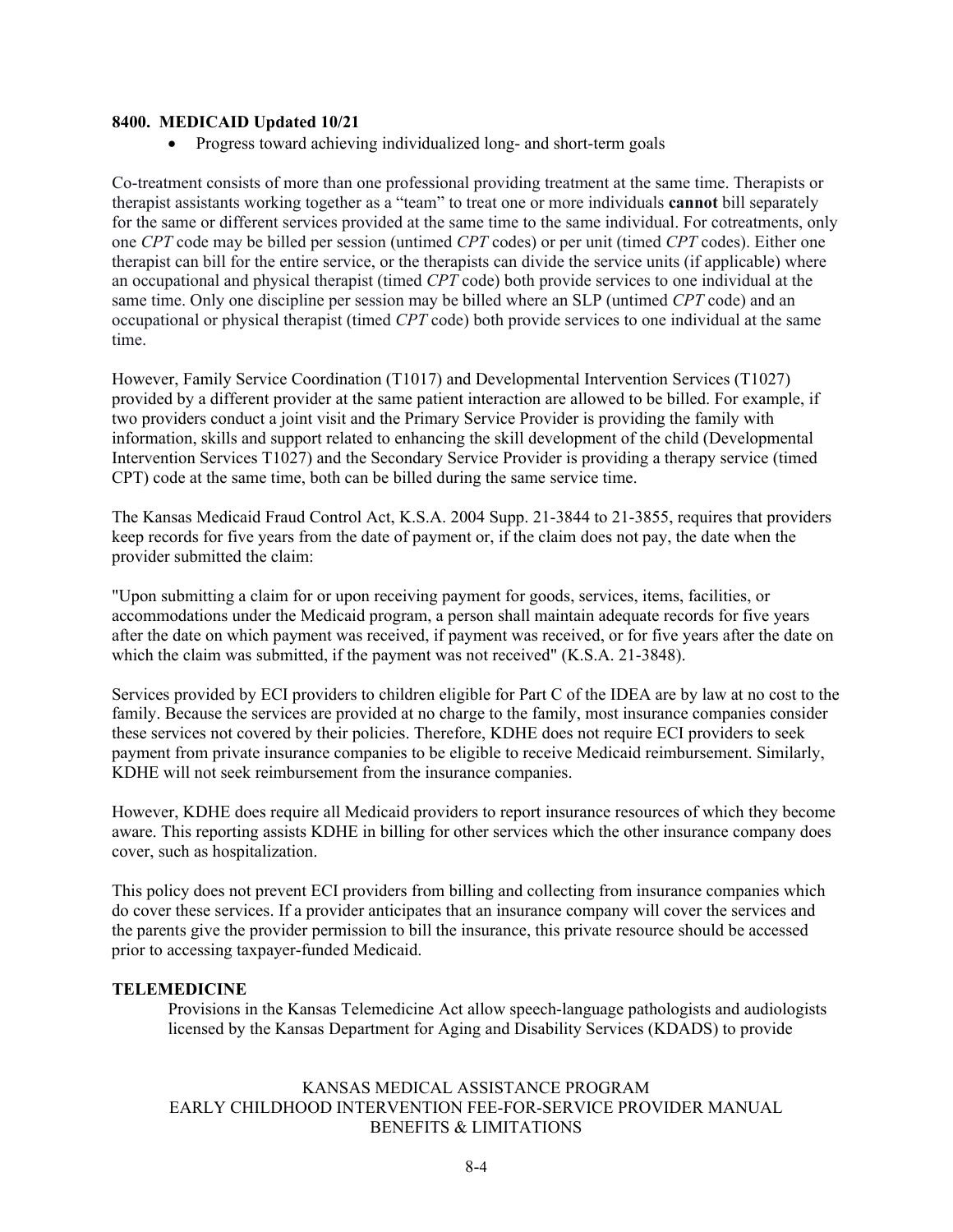#### **8400. MEDICAID Updated 10/21**

#### **TELEMEDICINE continued**

services via telemedicine. Services must be provided via real-time, interactive (synchronous) audio-video telecommunication equipment that is compliant with HIPAA.

The speech-language pathologist and audiologist may furnish appropriate and medically necessary services within their scope of practice via telemedicine. As documented in related telemedicine policies, telemedicine claims at the distant site must contain place of service 02

(Telehealth distant site). Providers at the originating site may submit claims using code Q3014 (Telehealth originating site facility fee).

- Distant site means a site at which the healthcare provider is located while providing healthcare services by means of telemedicine.
- Originating site means a site at which a patient is located at the time healthcare services are provided by means of telemedicine. The facilitator at the originating site must have the appropriate skill set to safely assist the speech-language pathologist or audiologist to provide safe, effective, and medically necessary services via telemedicine

The following codes are deemed appropriate to be furnished via telemedicine by the American Speech-Language and Hearing Association. Codes not appearing on the tables below are not covered via telemedicine.

*Note:* The GT modifier is no longer required when billing telemedicine services.

|                        |       | <b>Speech-Language Pathology Codes</b> |       |       |       |       |       |
|------------------------|-------|----------------------------------------|-------|-------|-------|-------|-------|
| 92507                  | 92508 | 92521                                  | 92522 | 92523 | 92524 | 96110 | 96112 |
| 97129                  | 97130 | 97533                                  |       |       |       |       |       |
| <b>Audiology Codes</b> |       |                                        |       |       |       |       |       |
| 92551                  | 92552 | 92553                                  | 92555 | 92556 | 92557 | 92567 |       |

#### **FAMILY SERVICE COORDINATION**

ECI local programs can provide and bill Family Service Coordination for children less than four years old. Services are not covered for children who receive case management under any other Medicaid service coordination option, such as Home and Community Based Services, attendant care for independent living (ACIL), or Children and Family Services contracts.

Family Service Coordination means the activities carried out to assist and enable a child eligible under Part C of the IDEA and the child's family to receive the rights, procedural safeguards, and services that are authorized to be provided through Kansas Infant-Toddler Services. The family service coordinator is responsible for coordinating all services across agency lines and serving as a single point of contact in helping parents to obtain the services and assistance they need.

Family Service Coordination is an active, ongoing process that involves:

• Assisting families of eligible children in gaining access to early intervention services and other services identified in the IFSP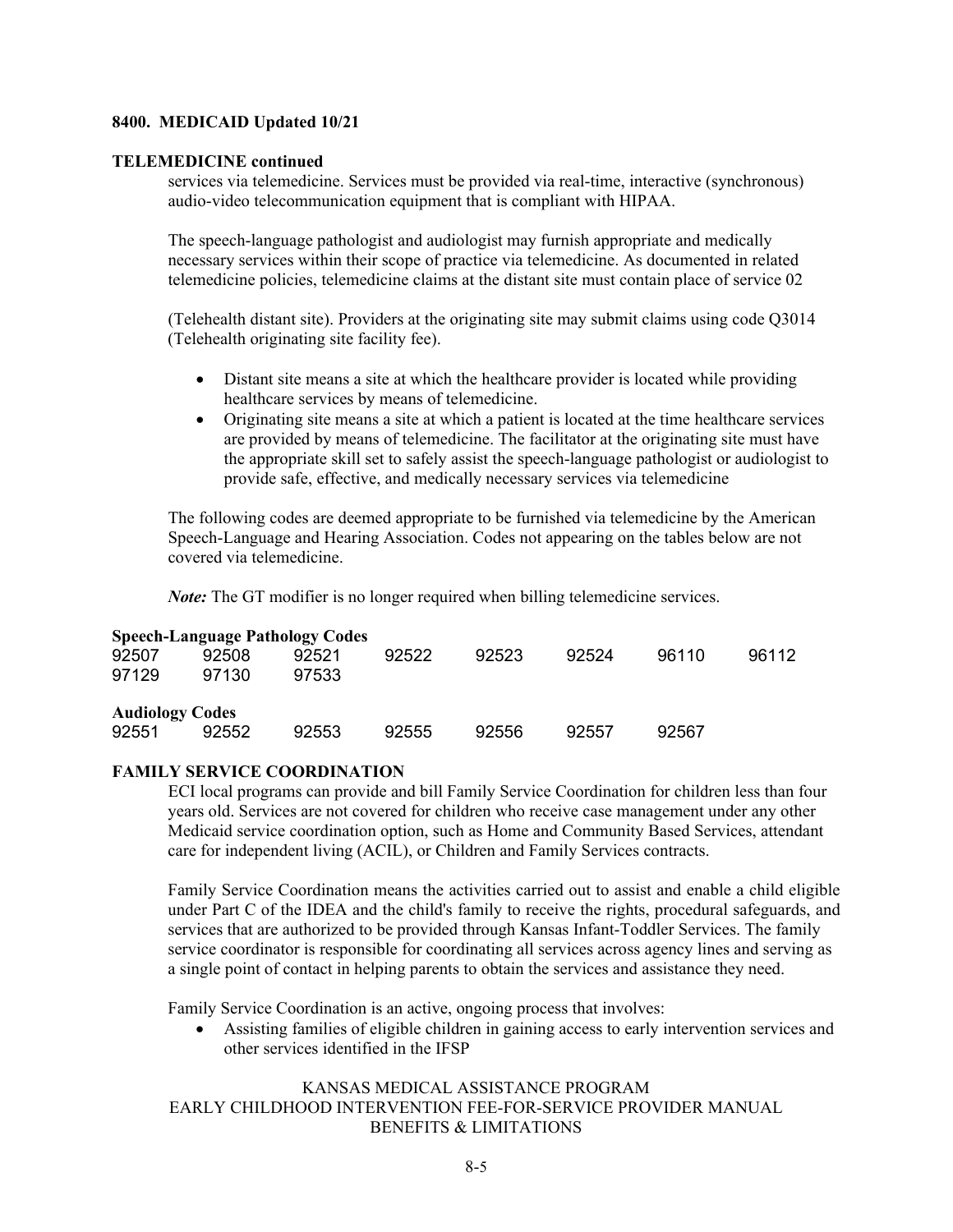#### **8400. MEDICAID Updated 05/15**

# **FAMILY SERVICE COORDINATION continued**

- Coordinating the provision of early intervention services and other services (such as medical services for other than diagnostic and evaluation purposes) that the child needs or is being provided
- Facilitating the timely delivery of available services
- Continuously seeking the appropriate services and situations necessary to benefit the development of each child being served for the duration of the child's eligibility

Specific family service coordination activities include:

- Coordinating the performance of evaluations and assessments
- Facilitating and participating in the development, review, and evaluation of IFSPs
- Assisting families in identifying available service providers
- Coordinating and monitoring the delivery of available services
- Informing families of the availability of advocacy services
- Coordinating with medical and health providers
- Facilitating the development of a transition plan to preschool services, if appropriate
- Maintaining a record of case management activities in each child's record (34 CFR) 303.22)

#### **Benefits**

The following are general activities which can be billed to Medicaid as family service coordination activities:

- **Intake** such as: compiling or completing enrollment packets; conducting family interviews and sharing information; providing or receiving referral information; reviewing the IFSP process and service delivery system with the family.
- **Service planning** such as: identifying the child's medical, social, and early intervention needs; consulting with other providers and the child's family; requesting records; coordinating the evaluation and assessment process; facilitating formation of an IFSP team based on the child's presenting needs; facilitating the development of the IFSP.
- **Service coordination** such as: providing and/or sharing information about community services and resources, referral for community services; following up on referrals; ensuring the IFSP is implemented and assessing the child's progress toward meeting outcomes; facilitating periodic and annual reviews of the IFSP; evaluating the family's satisfaction with supports and services; coordinating with health and medical services; monitoring the child's health status.
- **Advocacy** such as: providing information regarding the Part C procedural safeguards; coordinating of a child advocate when child is in need of a surrogate parent; providing advocacy on behalf of the child and family to receive community resources; representing the child or family at meetings or hearing.
- **Transition planning** such as: developing a transition plan; arranging transition meetings; conducting transition meetings; arranging for and participating in visits to new services; attending IEP meeting; arranging transition follow-up activities.

#### **Qualifications and Training**

Personnel must have the following qualifications to provide family service coordination for children and families eligible for Part C of the IDEA.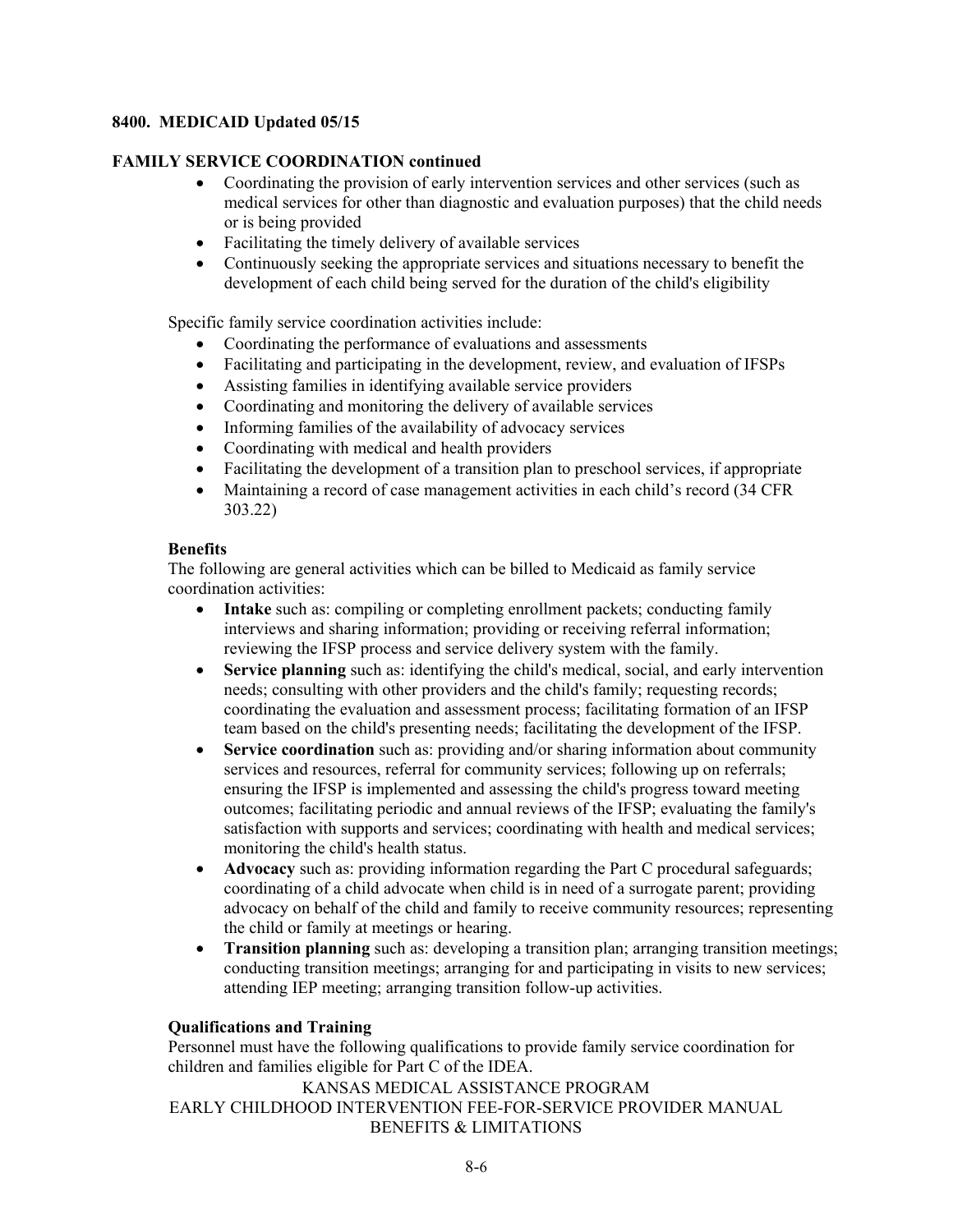# **8400. MEDICAID Updated 05/15**

# **FAMILY SERVICE COORDINATION continued**

The family service coordinator must have demonstrated knowledge and understanding about:

- Infants and toddlers who are eligible under Part C of the IDEA
- Part C of the IDEA and the regulations of this part
- The nature and scope of services available under Kansas' early intervention program, the system of payments for services in Kansas, and other pertinent information [34 CFR 303.22(d)]

Each early intervention local program must ensure family service coordination personnel meet the previous qualifications. This may be accomplished by requiring family service coordinators to demonstrate certain core competencies. Some examples of these competencies can include, but are not limited to:

- Infant and child development
- Family-centered care
- Part C law and regulations
- IFSP process and development
- Advocacy
- Legal issues
- Medical issues
- Service coordination
- Community resources
- Professional development

It is recommended that each family service coordinator participate in at least six hours of training, in any of the previous areas, each year to remain qualified to receive Medicaid reimbursement for family service coordination activities.

A qualified early intervention service provider who provides other direct early intervention services (physical therapy, occupational therapy, etc.) may be selected as a qualified family service coordinator. The family service coordinator does not authorize or restrict services. His or her role is to coordinate the implementation of the child's IFSP. The family service coordinator must accept full responsibility to provide all the components of family service coordination to meet the needs of the child/family.

#### **Enrollment**

The local early intervention local program will be designated as the Family Service Coordination provider. Family Service Coordination activities may be carried out by qualified personnel through the following options:

- Local programs may employ qualified family service coordinators.
- Local programs may contract with a private agency that employs or contracts with qualified family service coordinators or a qualified individual that participates with the local early intervention system.
- Local programs may establish interagency agreements with other public agencies that employ or contract with qualified family service coordinators.
- The early intervention local programs are responsible to ensure personnel providing family service coordination are qualified.

#### KANSAS MEDICAL ASSISTANCE PROGRAM

# EARLY CHILDHOOD INTERVENTION FEE-FOR-SERVICE PROVIDER MANUAL BENEFITS & LIMITATIONS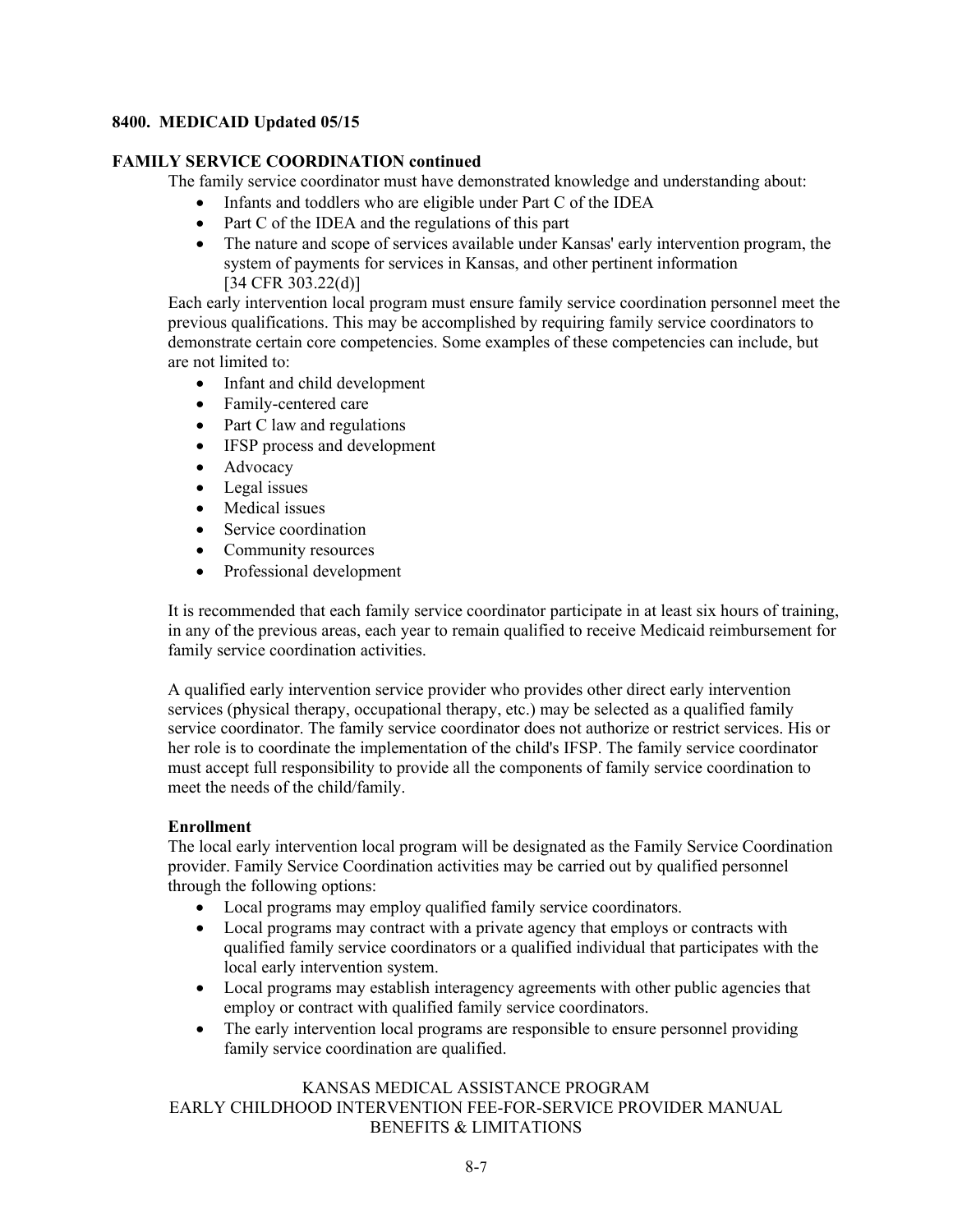#### **8400. MEDICAID Updated 08/21**

#### **FAMILY SERVICE COORDINATION continued**

#### **Monitoring**

Each early intervention local program must ensure personnel meet these qualifications. K.A.R. 28-4-556 requires that "Family Service Coordinators shall be monitored to determine if they are meeting the individualized needs of children and families." In addition, the KDHE

*Procedure Manual for Infant-Toddler Services in Kansas* (Section XVIII-5) requires that the early intervention local program develop a self-evaluation/monitoring plan which must include:

- An annual evaluation of the effectiveness of family service coordination
- Assurance that family service coordination is consistent with Part C of the IDEA

#### **Documentation**

The family service coordinator must maintain a record of the child/family he or she provides services to which shows the following:

- The name of the child receiving the service
- The date the service was provided
- The name of the provider agency
- The name of the family service coordinator providing the service
- The location in which the service was provided
- The type of family service coordination service provided as described in family service coordination benefits
- The amount of time it was provided to the nearest quarter of an hour

#### **Freedom of Choice**

The family has the right to choose their qualified family service coordinator. The child/family has the right to request a different family service coordinator.

#### **Code**

Use code T1017 and provider type and specialty 21/186 for billing ECI Family Service Coordination. This service must be billed by units or partial units of service as outlined below:

- $\bullet$  0.5 units = 0.1 through 7.5 minutes of ECI Family Service Coordination
- 1 unit = 7.51 through 15 minutes of ECI Family Service Coordination

# **DEVELOPMENTAL INTERVENTION SERVICES**

Developmental Intervention Services is for all children in the Part C program and a billable service for all visits. ECI programs are allowed to bill for Developmental Intervention Services. Services include activities that promote the child's functional independence through acquisition of daily living, social-emotional, and cognitive skills.

- Information and skills training to the family to enable them to enhance the health and development of the child
- Initial evaluation to determine eligibility
- On-going assessment of the child's developmental status, if ECI eligible
- Re-evaluation, as necessary, of ECI-eligible children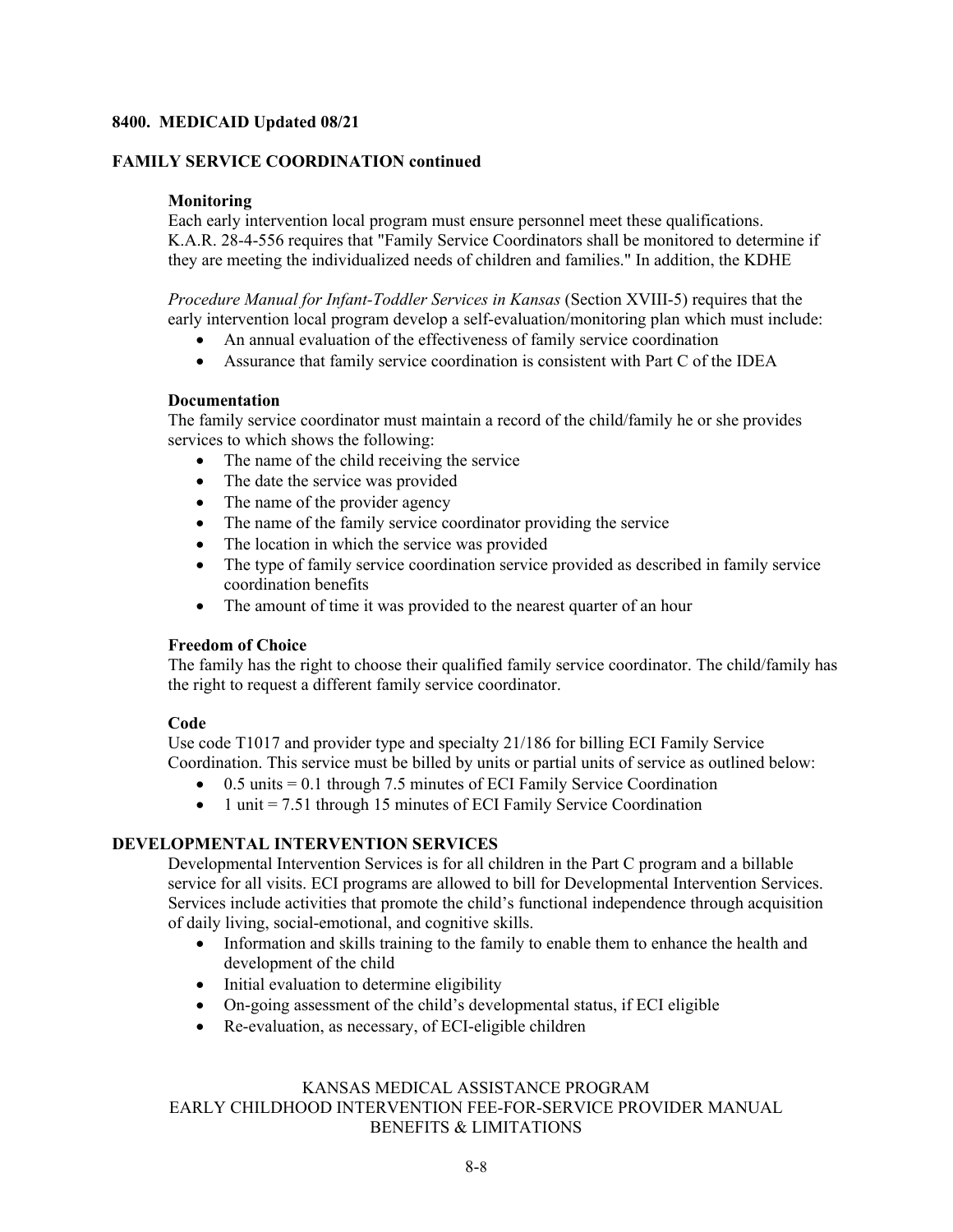#### **8400. MEDICAID Updated 01/21**

# **DEVELOPMENTAL INTERVENTION SERVICES continued**

Covered services include only those services referred by an IFSP team and included on an IFSP, or in determination of eligibility for Part C of IDEA services.

Examples of billable activities include:

- Providing an initial evaluation to determine eligibility
- Providing an on-going assessment of the child's overall development, if ECI eligible
- Re-evaluation, as necessary, of ECI-eligible children
- Providing families with information, skills, and support related to enhancing the skill development of the child
- Working with the child to enhance the child's development

#### **Qualifications**

Professionals providing developmental intervention services must meet the early intervention provider qualification standards, as outlined in the KDHE *Procedure Manual for Infant-Toddler Services in Kansas*.

# **Procedure Code**

Use procedure code T1027 for billing developmental intervention services.

This service must be billed by units or partial units of service as outlined below:

- $\bullet$  0.5 units = 0.1 through 7.5 minutes of ECI developmental intervention services
- 1 unit = 7.51 through 15 minutes of ECI developmental intervention services

*Note:* Only those services in which the child is present are billable units of service.

Services delivered in group settings must be billed at the same total rate as this service delivered to an individual, divided by the number of members in the group receiving service. Providers will be required to maintain records of all Medicaid-eligible and non-Medicaid-eligible participants in the group to facilitate confirmation of appropriate billing.

KDHE is certifying the nonfederal match necessary to access federal funds for this service. To ensure that the available state funds are not overextended, it was determined to reimburse only the programs contracted with KDHE for this service.

The programs may subcontract with other agencies or provide developmental intervention services with in-house staff. However, the local program will be required to file for reimbursement.

# **TRANSPORTATION SERVICES**

ECI providers must go through the KanCare subcontractor providers for Kansas Medicaid nonemergency medical transportation (NEMT). Currently, they are:

- Sunflower: LogistiCare
- UnitedHealthcare: LogistiCare
- Aetna: Access2Care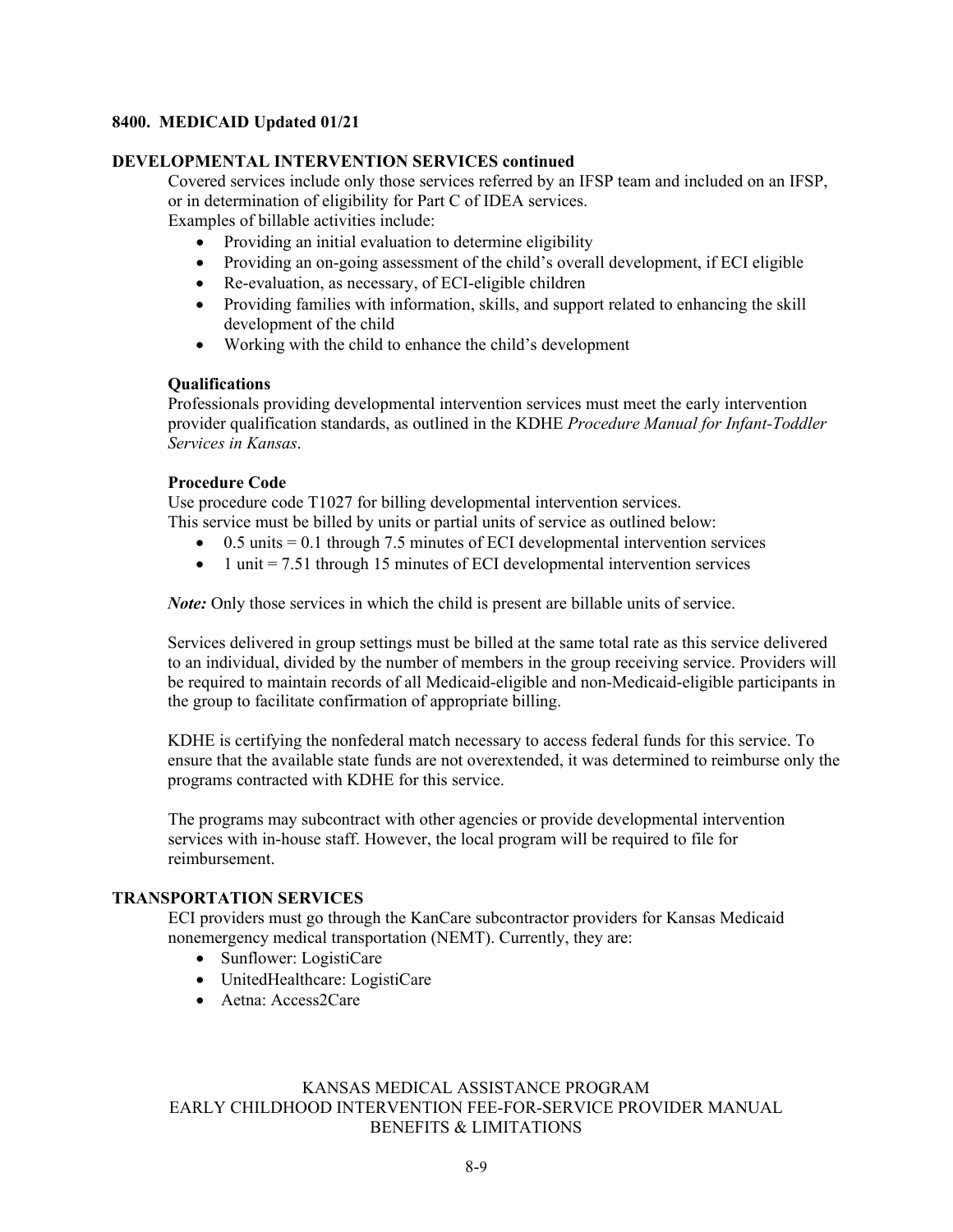#### **8400. MEDICAID Updated 01/21**

#### **REPLACEMENT HEARING AID SERVICES**

All hearing aid replacements will require the use of modifier RA. Modifier RA must be present on all claims for replacement hearing aids. Replacement hearing aids will continue to require PA. Refer to **Section 8400** of the *Audiology Fee-for-Service Provider Manual* for additional information.

#### **MATERNAL DEPRESSION SCREENINGS**

Maternal Depression screenings are reimbursable for Early Child Intervention services using the Current Procedural Technology (CPT) and HCPCS codes 96161, G8431 and G8510 when using one or more of the following validated screening tools:

- Edinburgh Postnatal Depression Scale (EPDS)
- Postpartum Depression Screening Scale (PDSS)
- Patient Health Questionnaire 9 (PHQ-9)
- Beck Depression Inventory II (BDI-II)
- Center for Epidemiologic Studies Depression Scale (CES-D)
- Zung Self-Rating Depression Scale (SDS)

Approved Provider Type/Provider Specialty Code:

08-183 (Clinic-Early Intervention Services)

Approved Place of Service Codes:

11 (Office) 12 (Home)

A screening that occurs after the child is born is considered an Early Periodic Screening, Diagnostic and Treatment (EPSDT) benefit per Centers for Medicare and Medicaid Services (CMS) guidance, and should be billed under the infant's Medicaid ID number, using CPT code 96161. If the child does not have an assigned Medicaid ID number, CPT code 96161 can be billed under the mother's Medicaid ID number, for up to 45 days postpartum. The screening CPT code 96161 is reimbursable up to five times postpartum, up until the child is 12 months of age.

The Maternal Depression Screenings can be administered by non-licensed staff. This includes home visitors, medical assistants, and community health workers since they are supervised by licensed professionals performing the primary service. These screenings should be reviewed by licensed professionals to ensure accuracy of the scoring and any necessary follow-up.

#### **Referral and Follow-up Process on Positive Screenings Recommended by the American Academy of Pediatrics (AAP):**

Immediate action is necessary if:

- Possible suicidality indicated in screening tool
- Mother expresses concern about her or her infant's safety
- Provider suspects that the mother is suicidal, homicidal, severely depressed, manic or psychotic

When a depression screen is positive, management varies according to the degree of concern and need. Management of Postpartum Depression includes: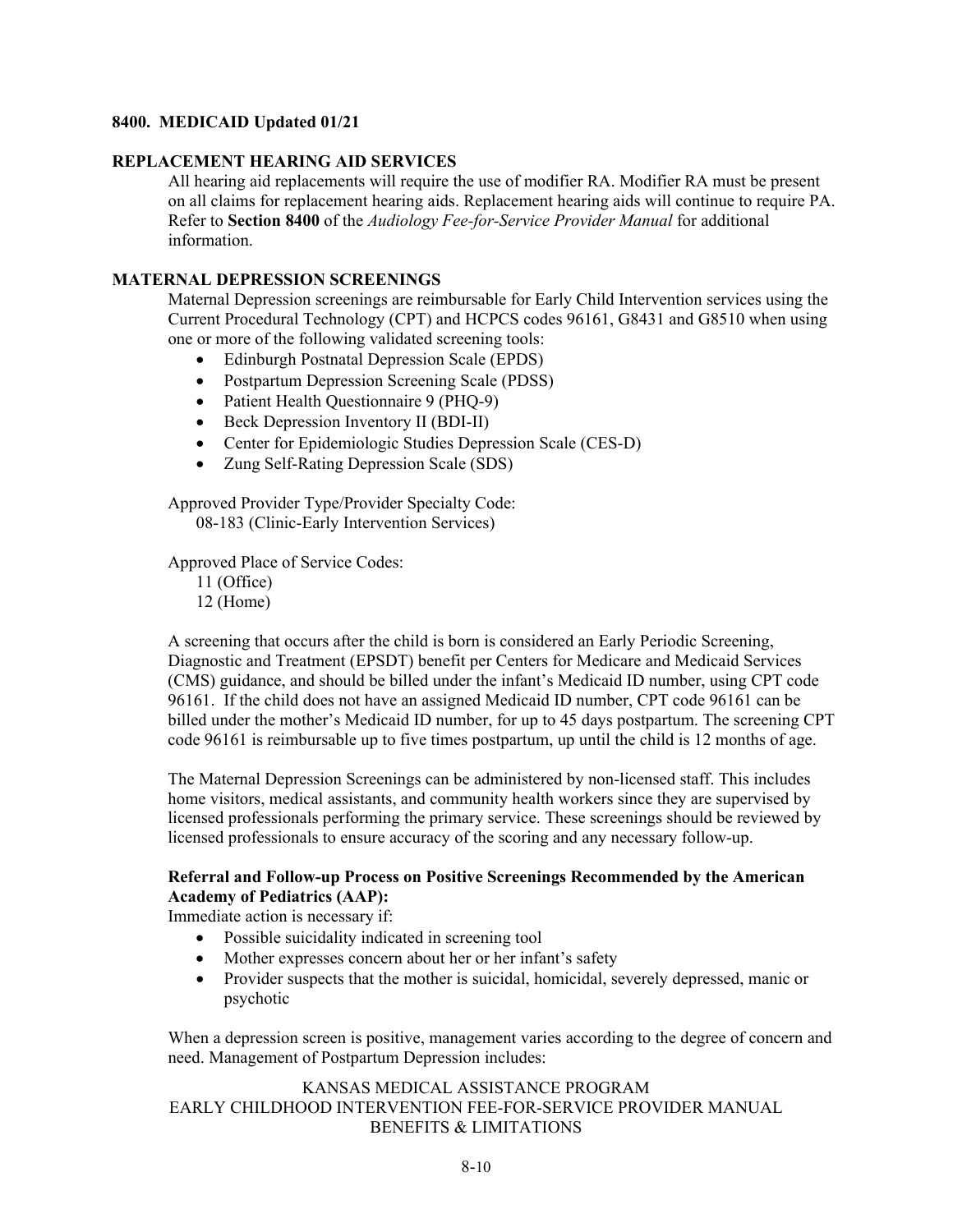#### **8400. MEDICAID Updated 01/21**

#### **MATERNAL DEPRESSION SCREENINGS continued**

- Demystification (reducing guilt and shame by emphasizing how common these feelings are)
- Support resources (family and community); and Referrals for the mother (to a mental health professional or the mother's PCP or obstetrician), for the mother-infant dyad, for the child (for targeted promotion of socialemotional development and early intervention, and for the mother who is breastfeeding (for lactation support from an experienced provider).

#### **Training Opportunities:**

Optional training will be offered to screeners, including medical providers and their clinical staff, to increase timely detection of maternal depression.

The Mental Health Integration Toolkit on the KDHE website, will be updated by Public Health and will provide guidance on screening practices and patient and provider resources. There is also a national program, Mental Health First Aid, that teaches the skills to respond to the signs of mental illness and substance use.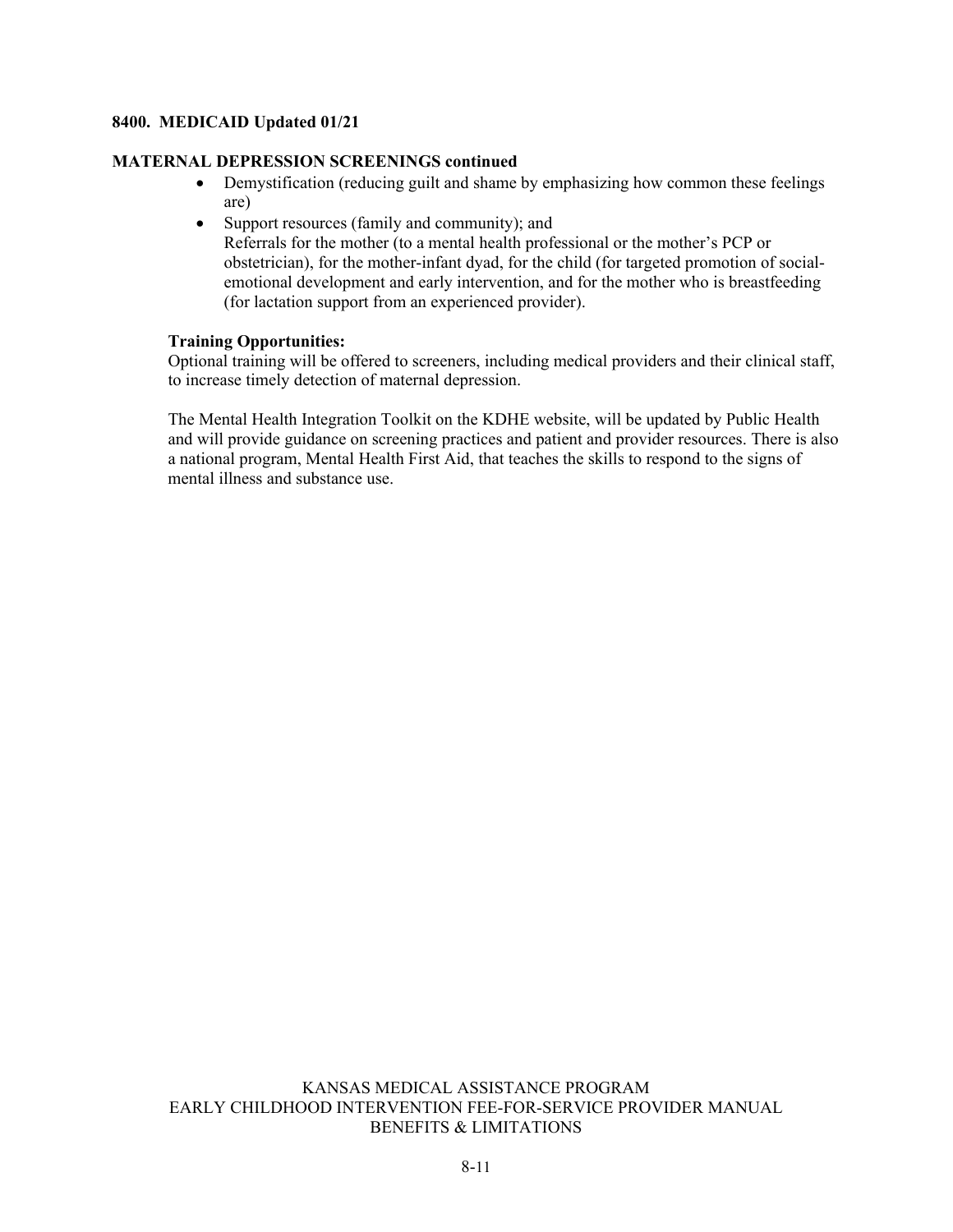#### **APPENDIX**

#### **CODES Updated 01/18**

The following *Current Procedural Technology (CPT)* codes represent a list of billable Early Childhood Intervention services.

Use the following resources to determine coverage and pricing information. For accuracy, use your provider type and specialty as well as the member ID number or benefit plan.

- Information is available on the [Reference Codes](https://portal.kmap-state-ks.us/PublicPage/ProviderPricing/ProviderInteractiveTools) page of the public website.
- Information is available on the [secure](https://portal.kmap-state-ks.us/SecurePage/) website under Pricing and Limitations.

Charts have been developed to assist providers in understanding how KMAP will handle specific modifiers. The [Coding Modifiers Table](https://portal.kmap-state-ks.us/PublicPage/ProviderPricing/ProviderInteractiveTools) and [Ambulance Coding Modifiers Table](https://portal.kmap-state-ks.us/PublicPage/ProviderPricing/ProviderInteractiveTools) are on the [Reference](https://portal.kmap-state-ks.us/PublicPage/ProviderPricing/ProviderInteractiveTools)  [Codes](https://portal.kmap-state-ks.us/PublicPage/ProviderPricing/ProviderInteractiveTools) page of the public website and under Pricing and Limitations on the secure portion.

#### **COVERAGE INDICATORS**

| <b>FFP</b>    |     | Federal financial participation                                          |
|---------------|-----|--------------------------------------------------------------------------|
| $KBH-EPSDT =$ |     | KAN Be Healthy - Early and Periodic Screening, Diagnostic, and Treatment |
|               |     | medical participation is required.                                       |
| <b>MN</b>     | $=$ | Medical necessity documentation is required.                             |
| <b>PA</b>     | $=$ | Procedure requires prior authorization.                                  |
| $PA*$         |     | Prior authorization required for replacement only.                       |
|               |     |                                                                          |

#### **PLACE OF SERVICE RESTRICTIONS**

| 03 | $=$ | School |
|----|-----|--------|
| 11 | $=$ | Office |
| 12 | $=$ | Home   |
| 99 | $=$ | Other  |

#### **CASE MANAGEMENT**

| 'Avaraga        | nde        |  | `avergae | €od€                   |  |
|-----------------|------------|--|----------|------------------------|--|
| <b>EE1</b><br>. | T.<br>101. |  | .        | $\Delta \Delta$<br>104 |  |

#### **COUNSELING**

|                           | ------------ |  |                |          |  |  |
|---------------------------|--------------|--|----------------|----------|--|--|
| Coverage                  | ⊅ode         |  | Coverage       | 'ode     |  |  |
| , KBH-EPSDT<br>FFP.       | 99402        |  | FFP, KBH-EPSDT | $9941_1$ |  |  |
| , KBH-EPSDT<br><b>FFP</b> | 99404        |  | FFP, KBH-EPSDT | 99412    |  |  |

| <b>DIETITIAN SERVICES</b>                          |       |                  |       |  |  |
|----------------------------------------------------|-------|------------------|-------|--|--|
| <b>Code</b><br>⊅ode<br>Coverage<br><b>Coverage</b> |       |                  |       |  |  |
| <b>KBH-EPSDT</b>                                   | 97802 | <b>KBH-EPSDT</b> | 97803 |  |  |

#### **NEUROLOGY AND NEUROMUSCULAR PROCEDURES**

| Coverage | Code  | Coverage | Code  |
|----------|-------|----------|-------|
|          | 95831 |          | 95834 |
|          | 95832 |          | 95851 |
|          | 95833 |          | 95852 |

KANSAS MEDICAL ASSISTANCE PROGRAM EARLY CHILDHOOD INTERVENTION FEE-FOR-SERVICE PROVIDER MANUAL APPENDIX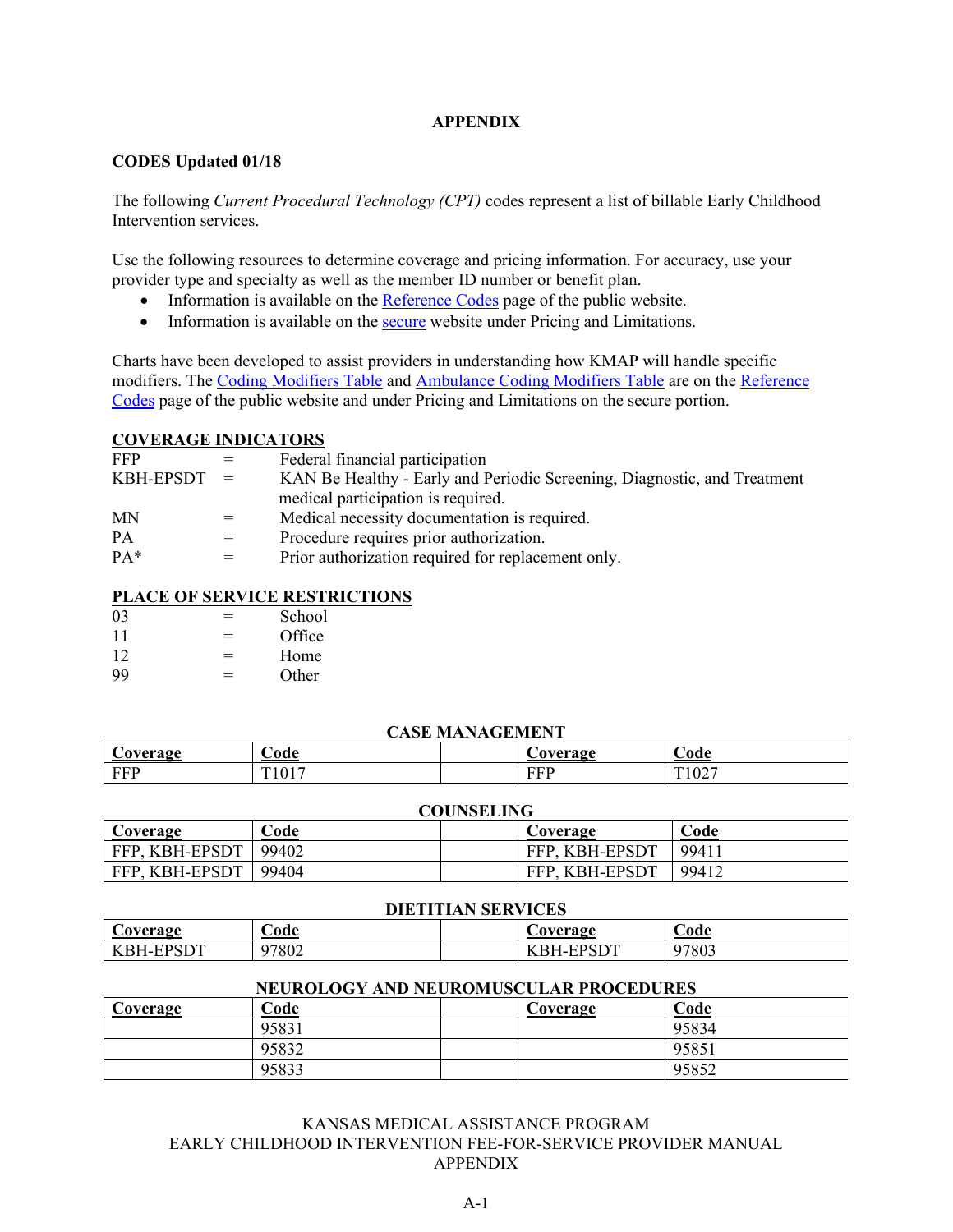# **CODES Updated 04/22**

| Coverage | Code  | <b>Coverage</b> | Code  |
|----------|-------|-----------------|-------|
|          | 92507 |                 | 97113 |
|          | 92508 |                 | 97116 |
|          | 97010 |                 | 97124 |
|          | 97012 |                 | 97140 |
|          | 97014 |                 | 97150 |
|          | 97018 |                 | 97161 |
|          | 97022 |                 | 97162 |
|          | 97024 |                 | 97163 |
|          | 97026 |                 | 97165 |
|          | 97028 |                 | 97166 |
|          | 97032 |                 | 97167 |
|          | 97033 |                 | 97530 |
|          | 97034 |                 | 97535 |
|          | 97035 |                 | 97750 |
|          | 97110 |                 | 97760 |
|          | 97112 |                 | 97761 |

#### **PHYSICAL MEDICINE**

#### **SKILLED NURSING SERVICES**

| ∼<br>Coverage | $\cup$ ode | Coverage | $\sim$<br>ode |
|---------------|------------|----------|---------------|
|               | T1001      |          | T1003         |
|               | T1002      |          |               |

#### **SPECIAL OTORHINOLARYNGOLOGIC SERVICES**

| Coverage | Code  | Coverage         | Code  |
|----------|-------|------------------|-------|
|          | 92507 |                  | 92557 |
|          | 92508 |                  | 92560 |
|          | 92517 |                  | 92561 |
|          | 92518 |                  | 92562 |
|          | 92519 |                  | 92563 |
|          | 92521 |                  | 92564 |
|          | 92522 |                  | 92567 |
|          | 92523 |                  | 92568 |
|          | 92524 |                  | 92570 |
|          | 92526 |                  | 92571 |
|          | 92540 |                  | 92575 |
|          | 92541 |                  | 92577 |
|          | 92542 |                  | 92579 |
|          | 92544 | <b>KBH-EPSDT</b> | 92582 |
|          | 92545 |                  | 92587 |
|          | 92550 |                  | 92650 |
|          | 92551 |                  | 92651 |
|          | 92552 |                  | 92652 |
|          | 92553 |                  | 92653 |
|          | 92555 |                  |       |
|          | 92556 |                  |       |

KANSAS MEDICAL ASSISTANCE PROGRAM EARLY CHILDHOOD INTERVENTION FEE-FOR-SERVICE PROVIDER MANUAL APPENDIX